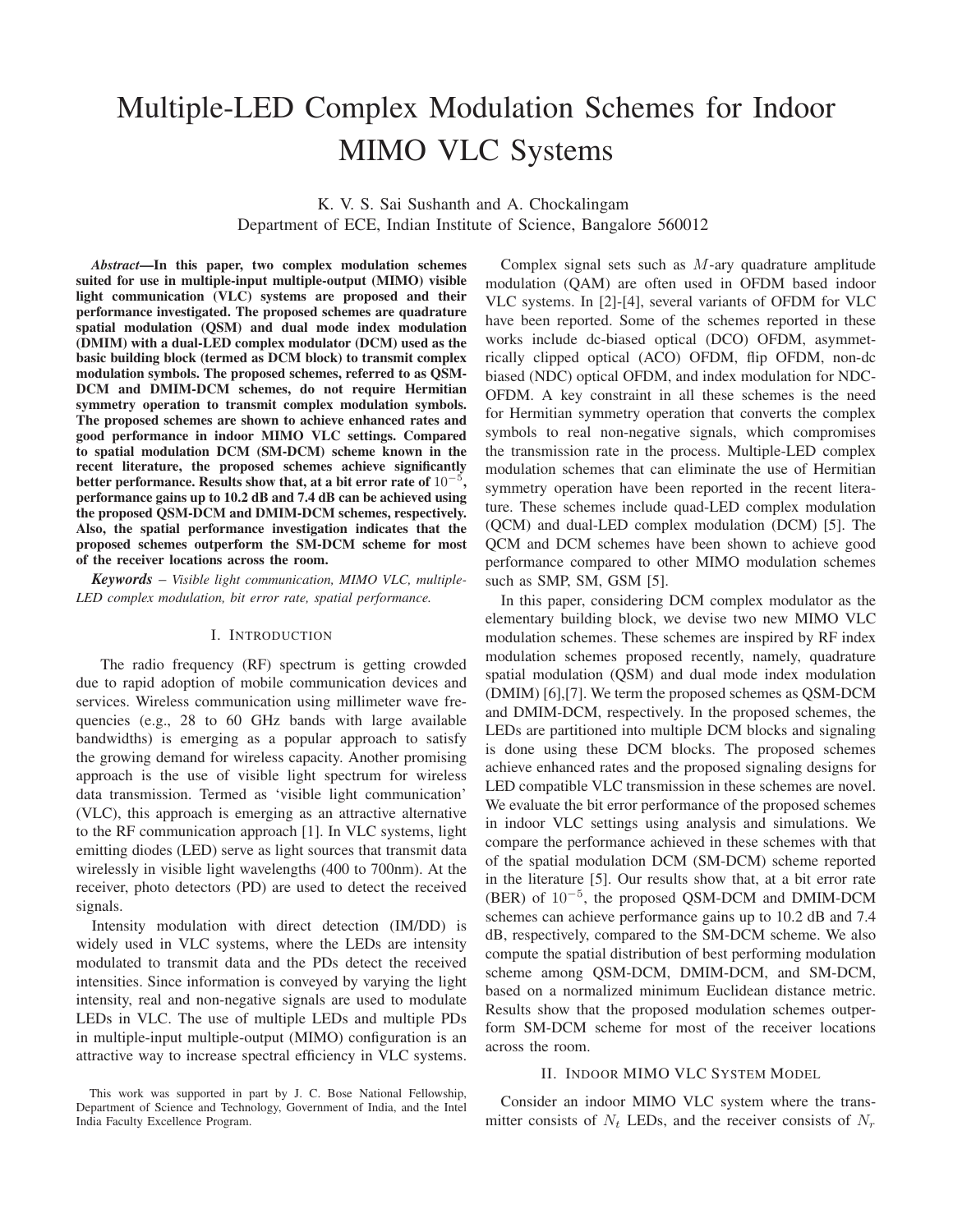

Fig. 1. (a) Geometric setup of a typical indoor MIMO VLC system. (b) LOS channel between jth LED and ith PD.

PDs as shown in Fig. 1(a). A room of size  $5m \times 5m \times 3.5m$ is considered. The LEDs are placed in the transmitter plane which is 0.5m below the ceiling. The PDs are placed on a table located at 0.8m above the ground. At the transmitter, LEDs convert the data stream in the electrical domain to optical domain. Assume that each LED emits unpolarized white light with Lambertian radiation pattern. Based on the MIMO modulation scheme used, each LED emits light with certain intensity in a given channel use. The transmit signal vector **x** of dimension  $N_t \times 1$  is  $\mathbf{x} = [x_1 \ x_2 \ \cdots x_{N_t}]^T$ , where  $x_i$  denotes the light intensity emitted by the jth LED. At the receiver,  $N_r$  PDs convert the received signals from optical to electrical domain and detect the transmitted data. The line-ofsight (LOS) channel gain between the jth LED and ith PD, denoted by  $h_{ij}$ , can be calculated as (Fig. 1(b)):

$$
h_{ij} = \frac{m+1}{2\pi} \cos^m \phi_{ij} \cos \theta_{ij} \frac{A}{d_{ij}^2} \text{rect}\Big(\frac{\theta_{ij}}{FOV}\Big), \qquad (1)
$$

where  $m$  is the mode number of the radiating lobe given by  $m = \frac{-\ln(2)}{\ln\cos\Phi}$  $\frac{-\ln(2)}{\ln \cos \Phi_1}$ ,  $\Phi_{\frac{1}{2}}$  is the half-power semi-angle of the LEDs, A is the area of the PD, FOV is the field-of-view of the PD, and rect(*z*) = 1, if  $|z| \le 1$ , and rect(*z*) = 0, if  $|z| > 1$ ,  $d_{ij}$  is the LOS distance between *j*th LED and *i*th PD,  $\phi_{ij}$  is the angle of emergence for jth LED with respect to its normal, and  $\theta_{ij}$ is the angle of incidence at the *i*th PD. The  $N_r \times N_t$  MIMO channel matrix **H** is given by  $[h_{ij}]$ ,  $(1 \le i \le N_r, 1 \le j \le N_t)$ .

The received signal vector of dimension  $N_r \times 1$  (in the electrical domain) at the receiver is given by

$$
y = aHx + n,\t\t(2)
$$

where **n** is the noise vector of dimension  $N_r \times 1$ , a is the responsivity of the PD (in Amp/Watt), and x is the transmit signal vector. The elements of transmit signal vector x are optical intensity values which are determined based on the modulation scheme used. Each element in the noise vector n is the sum of received thermal noise and ambient light noise, and can be modeled as i.i.d. real AWGN with zero mean and variance  $\sigma^2$ . The average received SNR in the electrical domain is given by  $\overline{\gamma} = \frac{a^2}{\sigma^2 N_r}$  $\sum\limits_{i=1}^{N_r}\mathbb{E}\{(\mathbf{H}_i\mathbf{x})^2\}.$ *A. Normalized minimum Euclidean distance metric*

For a given H, let  $\mathbb{S}_{Rx} = \{H\mathbf{x}_1, H\mathbf{x}_2, \cdots, H\mathbf{x}_L\}$  denote the received signal set corresponding to the transmit signal set  $\mathbb{S}_{T_x}$ , in the absence of noise. The set of normalized received signal vectors (i.e., vectors in  $\mathbb{S}_{Rx}$  normalized by the average received signal power) is given by  $\tilde{S}_{Rx} = {\tilde{y}_1, \tilde{y}_2, \cdots, \tilde{y}_L}$ , where  $\tilde{y}_i =$ 

 $\frac{\mathbf{Hx}_i}{\sqrt{\frac{1}{LN_T}\sum_{i=1}^{L}||\mathbf{Hx}_i||^2}}$ . The minimum Euclidean distance of the normalized received signal set is

$$
\tilde{d}_{\min,\mathbf{H}} = \min_{\tilde{\mathbf{y}}_i, \tilde{\mathbf{y}}_j \in \tilde{\mathbb{S}}_{\text{Rx}}, i \neq j} ||\tilde{\mathbf{y}}_i - \tilde{\mathbf{y}}_j||. \tag{3}
$$

Let  $\mathbb{S}_{\tau_x}^{(1)}$  and  $\mathbb{S}_{\tau_x}^{(2)}$  denote the signal sets of two different modulation schemes, and let  $\tilde{d}_{\min,H}^{(1)}$  and  $\tilde{d}_{\min,H}^{(2)}$  denote their corresponding normalized minimum Euclidean distances, for a given H. In the high SNR regime, the BER performance of modulation scheme with signal set  $\mathbb{S}_{T_x}^{(1)}$  will be better than that of the scheme with  $\mathbb{S}_{\text{Tx}}^{\text{(2)}}$ , if  $\tilde{d}_{\text{min},\mathbf{H}}^{(1)} > \tilde{d}_{\text{min},\mathbf{H}}^{(2)}$ . Also, the SNR gap between the BER performance of the two modulation schemes in the high SNR regime is given by  $20 \log \left( \tilde{d}_{\min,\mathbf{H}}^{(1)} / \tilde{d}_{\min,\mathbf{H}}^{(2)} \right)$ .

## *B. DCM scheme*

The proposed modulation schemes (presented in the next section) are based on the DCM scheme in [5]. Here, we briefly introduce the DCM scheme. DCM scheme exploits the polar representation of complex numbers to implement a complex modulator unit suited for VLC. A DCM transmitter consists of two LEDs. One LED conveys the magnitude and the other LED conveys the phase of a complex symbol. The complex modulation symbol s can be written in the form

$$
s = re^{j\phi},\tag{4}
$$

where  $r = |s|, r \in \mathbb{R}^+$ , and  $\phi = \angle s, \phi \in [0, 2\pi)$ . One LED emits intensity r and the other LED emits intensity  $\phi$ . That is, the transmit vector **x** is a 2 × 1 vector given by  $\mathbf{x} = [r \ \phi]^T$ . The advantages of DCM are simplicity and good performance [5]. In the next section, we present the proposed multiple-LED modulation schemes where the LEDs at the transmitter are grouped as multiple DCM blocks and signaling is done using these DCM blocks.

#### III. PROPOSED MODULATION SCHEMES

In this section, we introduce the proposed QSM-DCM and DMIM-DCM schemes with DCM as the basic building block.

# *A. Proposed QSM-DCM scheme*

The QSM-DCM scheme uses  $N_t$  LEDs, where  $N_t = 2^k$ and k is an integer  $\geq 2$ . The  $N_t$  LEDs are grouped into  $N_p = \frac{N_t}{2}$  DCM blocks, each with two LEDs. The number of bits conveyed in one channel use in QSM-DCM is  $2\log_2 N_p + \log_2 M$ , where M is the size of a complex modulation alphabet (denoted by A) such as QAM/PSK, i.e.,  $M = |A|$ . Here,  $2 \log_2 N_p$  bits are used to index the DCM blocks, and  $\log_2 M$  bits are mapped to an M-ary modulation symbol from A. Figure 2 shows the block diagram of a QSM-DCM transmitter for the case with  $N_t = 4$  and  $N_p = 2$  (i.e., there are two DCM blocks identified as DCM Block 1 and DCM Block 2). The signaling architecture proposed to convey  $2\log_2 2 + \log_2 M = 2 + \log_2 M$  bits in a channel use is as follows.

Let  $b_1$  and  $b_2$  denote the two index bits. The  $(b_1, b_2)$ combination decides what get transmitted by DCM Block 1 (formed by LEDs 1 and 2) and DCM Block 2 (formed by LEDs 3 and 4). Let  $s \in A$  denote the M-ary complex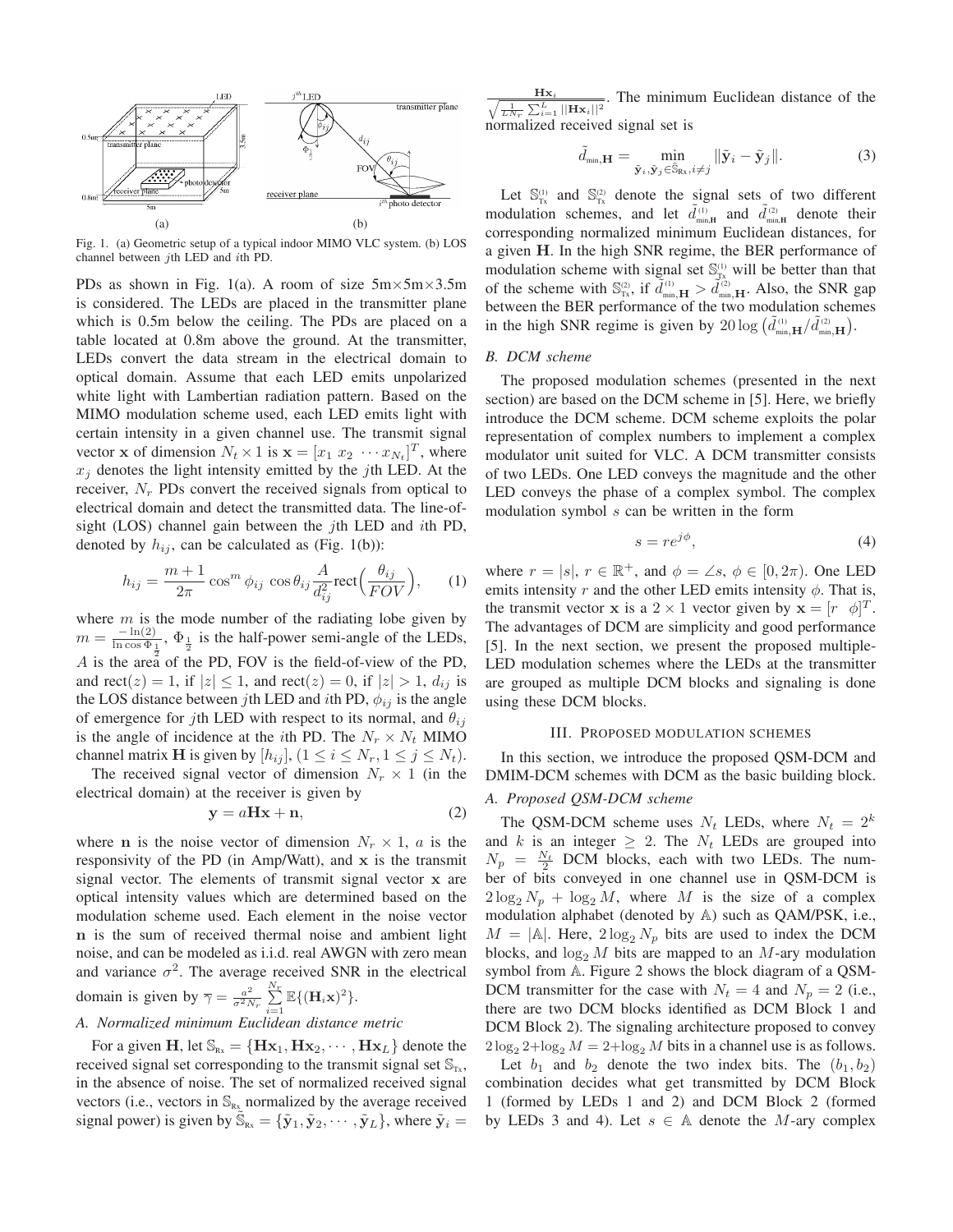

Fig. 2. Proposed QSM-DCM transmitter  $N_t = 4$  and  $N_p = 2$ .

modulation symbol, and let  $s_R$  and  $s_I$  denote the real and imaginary parts of s, respectively, i.e.,  $s = s<sub>R</sub> + js<sub>I</sub>$ .

- If  $(b_1, b_2) = (0, 0)$ , then DCM Block 1 transmits s, i.e., LED 1 emits with intensity  $|s|$  and LED 2 emits with intensity  $\angle s$ , and DCM Block 2 is inactive. An inactive DCM block can be viewed as transmitting value zero, i.e., both LEDs 3 and 4 emit intensity zero.
- If  $(b_1, b_2) = (0, 1)$ , then DCM Block 1 transmits  $s_R$  and DCM Block 2 transmits  $i_{s}I$ . That is, LEDs 1 and 2 in DCM Block 1 emit intensities  $|s_R|$  and ∠ $s_R$ , respectively. Likewise, LEDs 3 and 4 in DCM Block 2 emit intensities  $|j_{s_I}|$  and  $\angle j_{s_I}$ , respectively.
- Likewise, if  $(b_1, b_2) = (1, 0)$ , then DCM Block 1 transmits  $js<sub>I</sub>$  and DCM Block 2 transmits  $s<sub>R</sub>$ .
- Finally, if  $(b_1, b_2) = (1, 1)$ , then DCM Block 1 is inactive and DCM Block 2 transmits s.

*Example 1:* Consider a QSM-DCM transmitter with two DCM blocks and 4-QAM as the modulation alphabet, i.e.,  $N_p = 2$ and  $M = 4$ . The achieved rate in this system is 4 bpcu. Let the information bits to be sent in a given channel use be 1101. The first two bits (i.e., 11) are mapped to the 4-QAM symbol  $s = 1 - i$ . The remaining two bits (i.e., 01) are index bits which result in the emission of intensities of LEDs 1 to 4 as follows: in the DCM Block 1, LED 1 emits intensity 1 (since  $|s_R| = 1$ ) and LED 2 emits intensity 0, whereas LED 3 and LED 4 emit with intensities 1 (since  $|-j| = 1$ ) and  $3\pi/2$ (since  $\angle -j = 3\pi/2$ ), respectively. Hence, the 4 × 1 transmit vector for this example is  $\mathbf{x} = \begin{bmatrix} 1 & 0 & 1 & 3\pi/2 \end{bmatrix}^T$ .

*Note 1:* The QSM-DCM scheme described above for  $N_t =$  $2^2 = 4$  can be generalized for  $N_t = 2^q$ , where q is an integer  $> 2$ , in which case signaling is done as follows.  $2 \log_2 N_p$ index bits are partitioned into two sets of index bits, set-1 and set-2, each with  $\log_2 N_p$  index bits. Set-1 index bits are used to select a DCM block among  $N_p$  DCM blocks. Likewise set-2 index bits are used to select a DCM block among  $N_p$ DCM blocks. If set-1 and set-2 index bits are the same, then the same DCM block will be selected by both set-1 and set-2 index bits. In this case,  $s = s<sub>R</sub> + j s<sub>I</sub>$  is sent from that selected DCM block. If set-1 and set-2 index bits are different, then two different DCM blocks will be selected. In this case,  $s_R$ will be sent from the DCM block selected using set-1 index bits, and  $js<sub>I</sub>$  will be sent from the DCM block selected using set-2 index bits.

# *B. Proposed DMIM-DCM scheme*

The DMIM-DCM scheme also consists of  $N_t$  (even) LEDs forming  $N_p = \frac{N_t}{2}$  DCM blocks. Unlike QSM-DCM which use one complex alphabet, DMIM-DCM uses two complex modulation alphabets, denoted by  $\mathbb{M}_A$  and  $\mathbb{M}_B$ . In each channel use, every DCM block transmits a complex symbol. Out of the  $N_p$  DCM blocks,  $N_a$  DCM blocks (called 'group-A' DCM blocks) transmit symbols chosen from alphabet  $\mathbb{M}_A$ and the remaining  $N_p - N_a$  DCM blocks (called 'group-B' DCM blocks) transmit symbols chosen from alphabet  $\mathbb{M}_B$ . Out of the  $\binom{N_p}{N_a}$  possible patterns of selecting  $N_a$  group-A DCM blocks from  $N_p$  DCM blocks,  $2^{\lfloor \log_2 \binom{N_p}{N_a} \rfloor}$  patterns are used. So  $\lfloor \log_2 {N_p \choose N_a} \rfloor$  bits are used as index bits to determine the indices of the  $N_a$  group-A DCM blocks.

The signal transmission in a given channel use is done as follows. Let  $M_A = |M_A|$  and  $M_B = |M_B|$ . Form symbols  $s_1^{(A)}, s_2^{(A)}, \cdots, s_{N_a}^{(A)}$  $\mathcal{L}_{N_a}^{(A)} \in \mathbb{M}_A$  based on  $N_a \log_2 M_A$  bits and transmit these symbols through group-A DCM blocks. Likewise, form symbols  $s_1^{(B)}, s_2^{(B)}, \cdots, s_{N_p}^{(B)}$ .  $\binom{B}{N_p-N_a}$  ∈ M<sub>B</sub> based on  $(N_p-N_a) \log_2 M_B$  bits and transmit these symbols through group-B DCM blocks. The achieved rate in DMIM-DCM, therefore, is given by  $\lfloor \log_2 {N_p \choose N_a} \rfloor + N_a \log_2 M_A + (N_p N_a$ ) log<sub>2</sub>  $M_B$  bpcu. The alphabets  $\mathbb{M}_A$  and  $\mathbb{M}_B$  are chosen to be disjoint (i.e.,  $\mathbb{M}_A \cap \mathbb{M}_B = \phi$ ) in order to distinguish the symbols from the two alphabets. Figure 3 shows the DMIM-DCM transmitter for  $N_t = 8$  and  $N_p = 4$ . In this system, the number of index bits is 2. Let  $(b_1, b_2)$  denote these two index bits. The index bits to grouping of DCM blocks into group-A and group-B is done as follows.

- If  $(b_1, b_2) = (0, 0)$ , then  $(A, A, B, B)$  is the grouping pattern of DCM blocks, i.e., DCM Blocks 1 and 2 form group-A, and DCM Blocks 3 and 4 form group-B.
- If  $(b_1, b_2) = (0, 1)$ , then  $(B, A, A, B)$  is the grouping pattern of DCM blocks, i.e., group-A consists of DCM Blocks 2 and 3, and group-B consists of DCM Blocks 1 and 4.
- If  $(b_1, b_2) = (1, 0)$ , then  $(B, B, A, A)$  is the DCM blocks grouping pattern.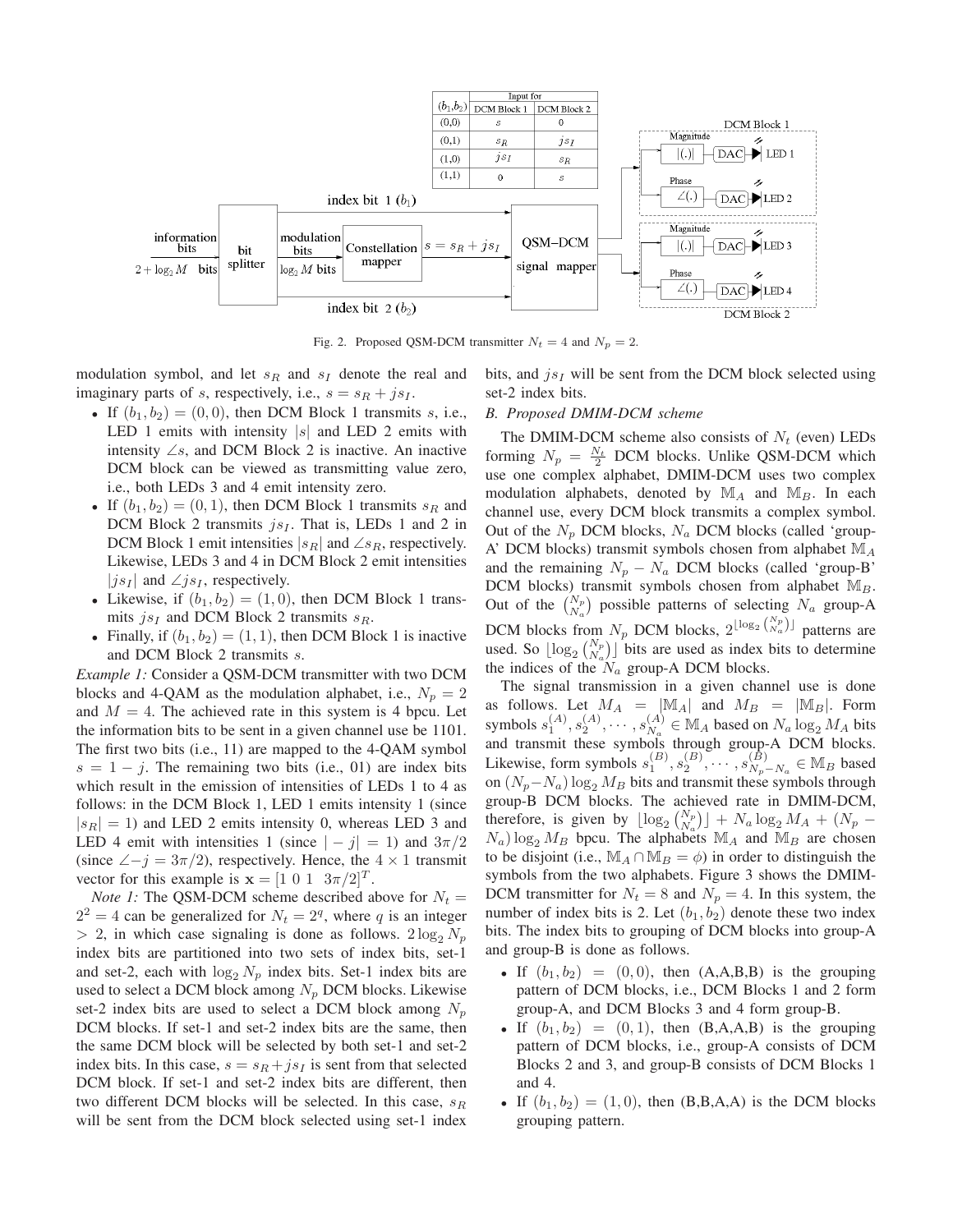

Fig. 3. Proposed DMIM-DCM transmitter with  $N_t = 8$  and  $N_p = 4$ .

• If  $(b_1, b_2) = (1, 1)$ , then  $(A, B, B, A)$  is the DCM blocks grouping pattern.

The above signaling scheme can be extended for any even  $N_t$ . *Example 2:* Consider a DMIM-DCM transmitter with  $N_p =$ 4 and  $N_a = 2$ . Let  $\mathbb{M}_A$  and  $\mathbb{M}_B$  be 4-QAM and BPSK, respectively. So the achieved rate is 8 bpcu. There are  $\binom{4}{2}$  = 6 patterns of selecting two group-A DCM blocks, and  $2^{\lfloor \log_2\binom{4}{2} \rfloor} = 4$  patterns among them are chosen. Let  $(A, A, B, B)$ ,  $(B, A, A, B)$ ,  $(B, B, A, A)$ , and  $(A, B, B, A)$  the four chosen patterns (as shown in Fig. 3). Let the information bits to be sent in a channel use be 10110110. The first two bits (10) are the index bits and so (B,B,A,A) is the corresponding DCM blocks grouping pattern (i.e., DCM Blocks 3 and 4 form group-A DCM blocks and DCM blocks 1 and 2 form group-B DCM blocks). The next two pairs of bits (i.e., 11 and 01) select symbols  $s_1^{(A)} = 1 - j$  and  $s_2^{(A)} = -1 - j$ , respectively, from 4-QAM. The last two bits (i.e., 1 and 0) select symbols  $s_1^{(B)} = 1$  and  $s_2^{(B)} = -1$ , respectively, from BPSK. So, DCM Blocks 1, 2, 3, and 4 transmit symbols 1,  $-1$ ,  $1 - j$ ,  $-1 - j$ , respectively. Therefore, the DMIM-DCM  $8 \times 1$  transmit vector for this example is  $\mathbf{x} = \begin{bmatrix} 1 & 0 & 1 & \pi & \sqrt{2} & \pi/4 & \sqrt{2} & 5\pi/4 \end{bmatrix}^T$ .

# IV. PERFORMANCE RESULTS AND DISCUSSIONS

In this section, we present the BER and spatial performance results of the proposed QSM-DCM and DMIM-DCM schemes for two different configurations of indoor MIMO VLC systems, viz.,  $4 \times 4$  and  $8 \times 8$  MIMO configurations. We also compare the performance of the proposed schemes with that of the SM-DCM scheme in [5]. The position of LEDs and PDs for the  $4 \times 4$  and  $8 \times 8$  MIMO configurations are shown in Fig. 4 and Fig. 5, respectively. The system parameters used in the simulation are shown in Table I. In the  $4 \times 4$  system, the four LEDs are paired into two DCM blocks (Block 1 and Block 2 as shown in Fig. 4). In the  $8 \times 8$  system, the eight LEDs are paired into four DCM blocks (Block 1, Block 2, Block 3, and Block 4 as shown in Fig. 5). The complex modulation alphabets used in the considered schemes to achieve rates of



Fig. 4.  $4 \times 4$  indoor MIMO VLC system. (a) Transmitter. (b) Receiver.



Fig. 5.  $8 \times 8$  indoor MIMO VLC system. (a) Transmitter. (b) Receiver.

4, 6, 8, and 10 bpcu in  $4 \times 4$  and  $8 \times 8$  systems are shown in Tables II and III, respectively. Maximum likelihood detection is used at the receiver.

# *A. BER vs SNR performance of the proposed schemes*

In this subsection, we present the BER performance of the proposed schemes obtained through simulation and the analytical upper bound on BER (obtained using union bounding). The receiver is located at the center of the room on the receiver plane (table), i.e., at the coordinate (0m, 0m, 0.8m).

Figures 6(a) and 6(b) show the BER versus SNR plots for QSM-DCM and DMIM-DCM, respectively, in a  $4 \times 4$ MIMO system with 4 bpcu, 6 bpcu, and 8 bpcu. From these figures, it is observed that the analytical upper bounds on BER are very tight in the moderate to high SNR regime. Also, as expected, the use of higher order modulation to achieve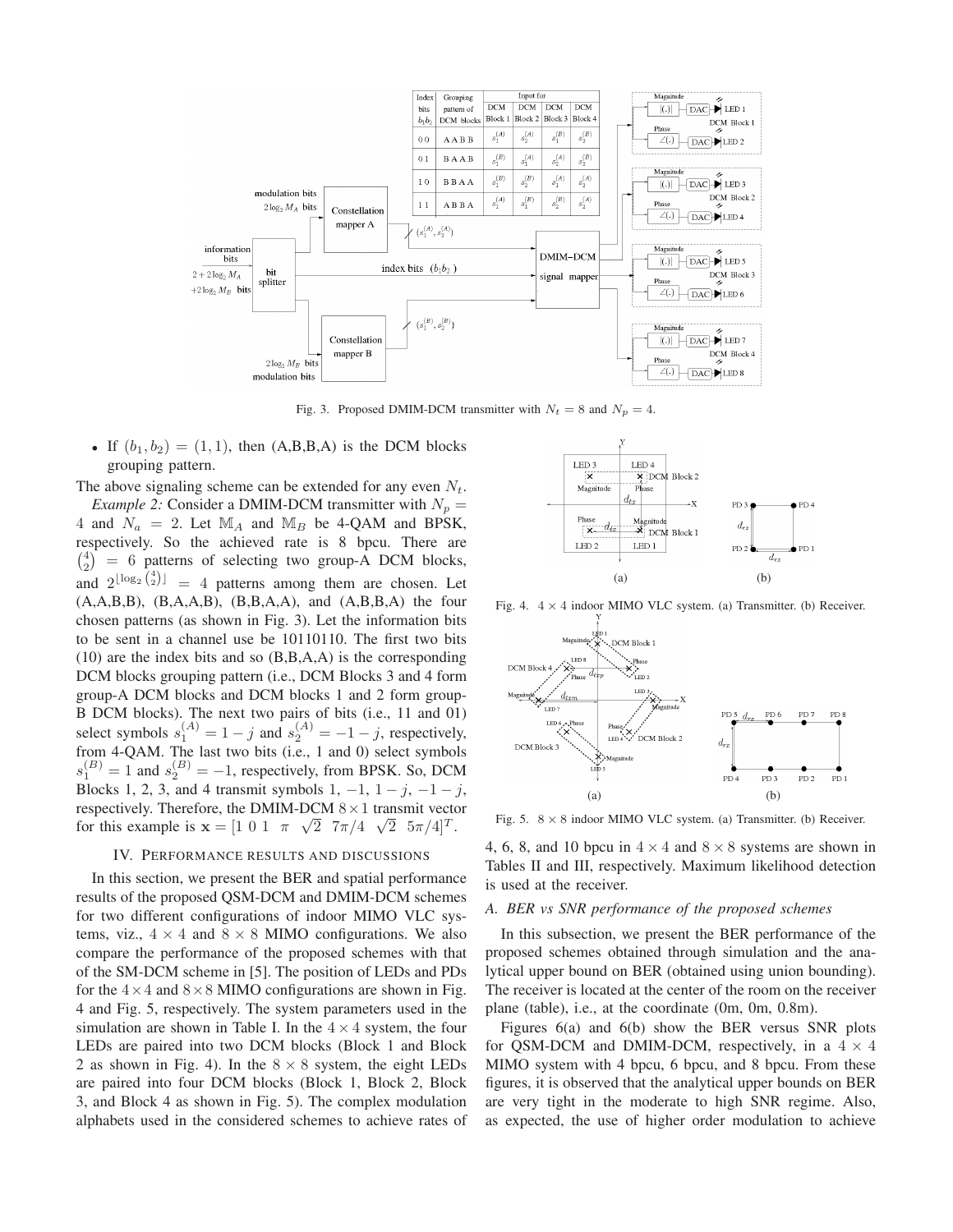| Room                    | (Length, Width, Height)  | (5m, 5m, 3.5m)    |
|-------------------------|--------------------------|-------------------|
|                         | Mode number $(m)$        |                   |
| <b>LED</b>              | Height from the floor    | 3m                |
|                         | Responsivity of PD $(a)$ | 0.4 Ampere/Watt   |
| <b>PD</b>               | Field-of-view (FOV)      | $85^\circ$        |
|                         | Height from the floor    | 0.8 <sub>m</sub>  |
| $\overline{4 \times 4}$ | No. of LEDs $(N_t)$      | 4                 |
| Transmitter             | $d_{tx}$                 | 3m                |
| $4 \times 4$            | No. of PDs               | 4                 |
| Receiver                | $d_{rx}$                 | 0.1 <sub>m</sub>  |
|                         | No. of LEDs $(N_t)$      | 8                 |
| $8 \times 8$            | $d_{t,cm}$               | 1.5m              |
| Transmitter             | $d_{txp}$                | 1.5m              |
| $8 \times 8$            | No. of PDs               | 8                 |
| Receiver                | $d_{rx}$                 | $\overline{0.1m}$ |

TABLE I SYSTEM PARAMETERS FOR DIFFERENT CONFIGURATIONS OF INDOOR MIMO VLC SYSTEM.

| Modulation     |                  | $4 \times 4$ MIMO system |             |             |  |
|----------------|------------------|--------------------------|-------------|-------------|--|
| scheme         |                  | 4 bpcu                   | 6 bpcu      | 8 bpcu      |  |
| <b>OSM-DCM</b> |                  | $4-OAM$                  | $16-OAM$    | $64-OAM$    |  |
| DMIM-DCM       | M a              | $4-OAM$                  | $8-OM$      | $32-OAM$    |  |
|                | $\mathbb{M}_{B}$ | <b>BPSK</b>              | <b>OPSK</b> | <b>OPSK</b> |  |
| SM-DCM         |                  | 8-OAM                    | $32-OAM$    | $128 - QAM$ |  |
|                |                  |                          |             |             |  |

TABLE II

COMPLEX MODULATION ALPHABETS USED IN VARIOUS SCHEMES FOR DIFFERENT ACHIEVED RATES IN  $4 \times 4$  MIMO VLC SYSTEM.

higher bpcu requires higher SNRs to achieve a certain BER. For example, QSM-DCM requires about 44 dB, 52 dB, and 60 dB to achieve a BER of  $10^{-5}$  for 4-QAM (4 bpcu), 16-QAM (6 bpcu), and 64-QAM (8 bpcu), respectively. These relative performance differences between systems with different bpcu values at high SNRs are found to corroborate with the  $d_{\min,\mathbf{H}}$ based analytical performance prediction. The  $d_{\min,\mathbf{H}}$  values computed for various modulation schemes for different MIMO configurations and bpcu values are presented in Table IV. We can see that the  $d_{\min,\mathbf{H}}$  values for  $4 \times 4$  QSM-DCM for 4 bpcu and 6 bpcu are 0.0470 and 0.0191, respectively. This indicates relatively poor performance for 6 bpcu since the  $d_{min,H}$  value for 6 bpcu is smaller than that for 4 bpcu.

Next, we present a comparison between the the BER versus SNR performance achieved by the proposed schemes and the SM-DCM scheme in [5] in a  $8 \times 8$  system. Figures 7(a) and 7(b) show such a comparison for 8 bpcu and 10 bpcu, respectively. It is observed that, in case of 8 bpcu, at  $10^{-5}$ BER, QSM-DCM outperform SM-DCM scheme by 6.65 dB, and DMIM-DCM performs poor among all the three schemes. For the system with 10 bpcu, compared to SM-DCM scheme, performance gains up to 10.25 dB and 7.4 dB are achieved with QSM-DCM and DMIM-DCM, respectively. This can also be verified with from  $d_{min,H}$  values of the modulation schemes presented in Table IV. Hence, we observe that at higher bpcu, the proposed QSM-DCM and DMIM-DCM schemes outperform the SM-DCM scheme.

The reason for the superior performance of the proposed schemes compared to that of SM-DCM can be explained as follows. In order to increase the achieved rate, the SM-DCM scheme requires modulation alphabets of larger size when compared to the proposed modulation schemes (see Table II and Table III). Also, the  $d_{\min,\mathbf{H}}$  of a modulation scheme is

| Modulation      |                  | $8 \times 8$ MIMO system    |             |             |  |
|-----------------|------------------|-----------------------------|-------------|-------------|--|
| scheme          |                  | 6 bpcu                      | 8 bpcu      | 10 bpcu     |  |
| <b>OSM-DCM</b>  |                  | $4-OAM$                     | 16-OAM      | 64-OAM      |  |
| DMIM-DCM<br>M a |                  | <b>BPSK</b>                 | 4-OAM       | 8-OAM       |  |
|                 | $\mathbb{M}_{B}$ | BPSK $(90^{\circ}$ rotated) | <b>BPSK</b> | <b>BPSK</b> |  |
| SM-DCM          |                  | 16-OAM                      | 64-OAM      | 256-OAM     |  |

| TABLE III                                                 |  |  |  |
|-----------------------------------------------------------|--|--|--|
| COMPLEX MODULATION ALPHABETS USED IN VARIOUS SCHEMES FOR  |  |  |  |
| DIFFERENT ACHIEVED RATES IN $8 \times 8$ MIMO VLC SYSTEM. |  |  |  |

|                   |          | $d_{\min, \mathbf{H}}$ |            |            |
|-------------------|----------|------------------------|------------|------------|
| System            | Achieved | $OSM-$                 | DMIM-      | $SM-$      |
|                   | Rate     | <b>DCM</b>             | <b>DCM</b> | <b>DCM</b> |
| $4 \times 4$ MIMO | 4 bpcu   | 0.0470                 | 0.0215     | 0.0505     |
|                   | 6 bpcu   | 0.0191                 | 0.0128     | 0.0123     |
|                   | 8 bpcu   | 0.0061                 | 0.0073     | 0.0038     |
| $8 \times 8$ MIMO | 6 bpcu   | 0.0278                 | 0.0030     | 0.0631     |
|                   | 8 bpcu   | 0.0141                 | 0.0056     | 0.0070     |
|                   | 10 bpcu  | 0.0054                 | 0.0051     | 0.0016     |

TABLE IV  $\tilde{d}_{\text{MIN},\textbf{H}}$  values for QSM-DCM, SM-DCM, and DMIM-DCM schemes FOR DIFFERENT ACHIEVED RATES IN  $4 \times 4$  and  $8 \times 8$  MIMO CONFIGURATIONS.

affected by the size of the modulation alphabet used. Hence, in the high SNR regime, at higher bpcu, the performance of SM-DCM scheme degrades more compared to the two proposed schemes, and as a result, SM-DCM scheme achieves relatively poor performance.

# *B. Spatial distribution of best performing scheme*

As discussed in Sec. II, at high SNR values, the BER performance of a modulation scheme depends on its  $d_{min, H}$ value. Specifically, in the high SNR regime, the modulation scheme with a higher  $d_{min, H}$  value has better BER performance compared to a modulation scheme having a lower  $d_{min,H}$  value. In this subsection, we present the spatial distribution of best performing MIMO modulation scheme among QSM-DCM, DMIM-DCM, and SM-DCM in the high SNR regime. The receiver plane (located at 0.8m above the floor) is divided into a grid of  $200 \times 200$  points and each grid point is considered as a receiver location. At a given receiver location, we obtain the channel gain matrix using (1), and then compute  $d_{\min,\mathbf{H}}$ values using (3), for all the modulation schemes considered. The modulation scheme that has the maximum  $d_{min,H}$  value is considered as the best performing modulation scheme for that location. This process is repeated for all the receiver locations across the room. To obtain the spatial distribution plot, each modulation scheme is assigned a particular color (e.g., QSM-DCM: green, DMIM-DCM: black, SM-DCM: blue). Each grid point in the spatial distribution plot is filled with the color of the best performing modulation scheme for that receiver location. From the spatial distribution plots, for each modulation scheme, we also calculated the percentage of the receiver locations at which the modulation scheme considered performed best and presented them in the form of a pie-chart. The spatial distribution plots of the best performing scheme obtained in the case of  $4 \times 4$  system with 6 bpcu and 8 bpcu are shown in Fig. 8. For both 6 bpcu and 8 bpcu, DMIM-DCM is the most favorable scheme across the room as it performs best over 48% and 73% of room area, respectively. In case